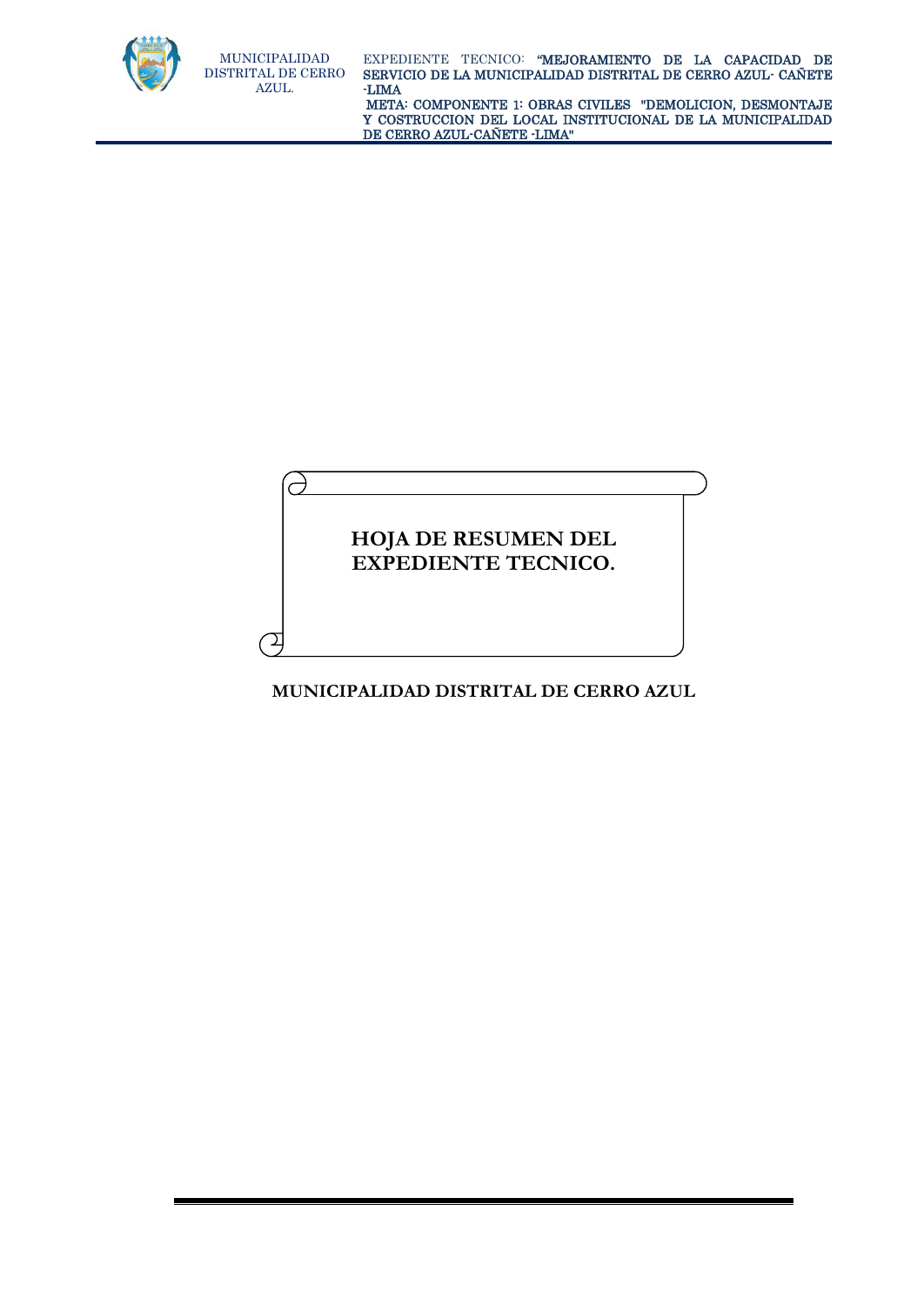

é

⊇

EXPEDIENTE TECNICO: "MEJORAMIENTO DE LA CAPACIDAD DE SERVICIO DE LA MUNICIPALIDAD DISTRITAL DE CERRO AZUL- CAÑETE -LIMA

 META: COMPONENTE 1: OBRAS CIVILES "DEMOLICION, DESMONTAJE Y COSTRUCCION DEL LOCAL INSTITUCIONAL DE LA MUNICIPALIDAD DE CERRO AZUL-CAÑETE -LIMA"

**HOJA DE RESUMEN DEL PRESUPUESTO**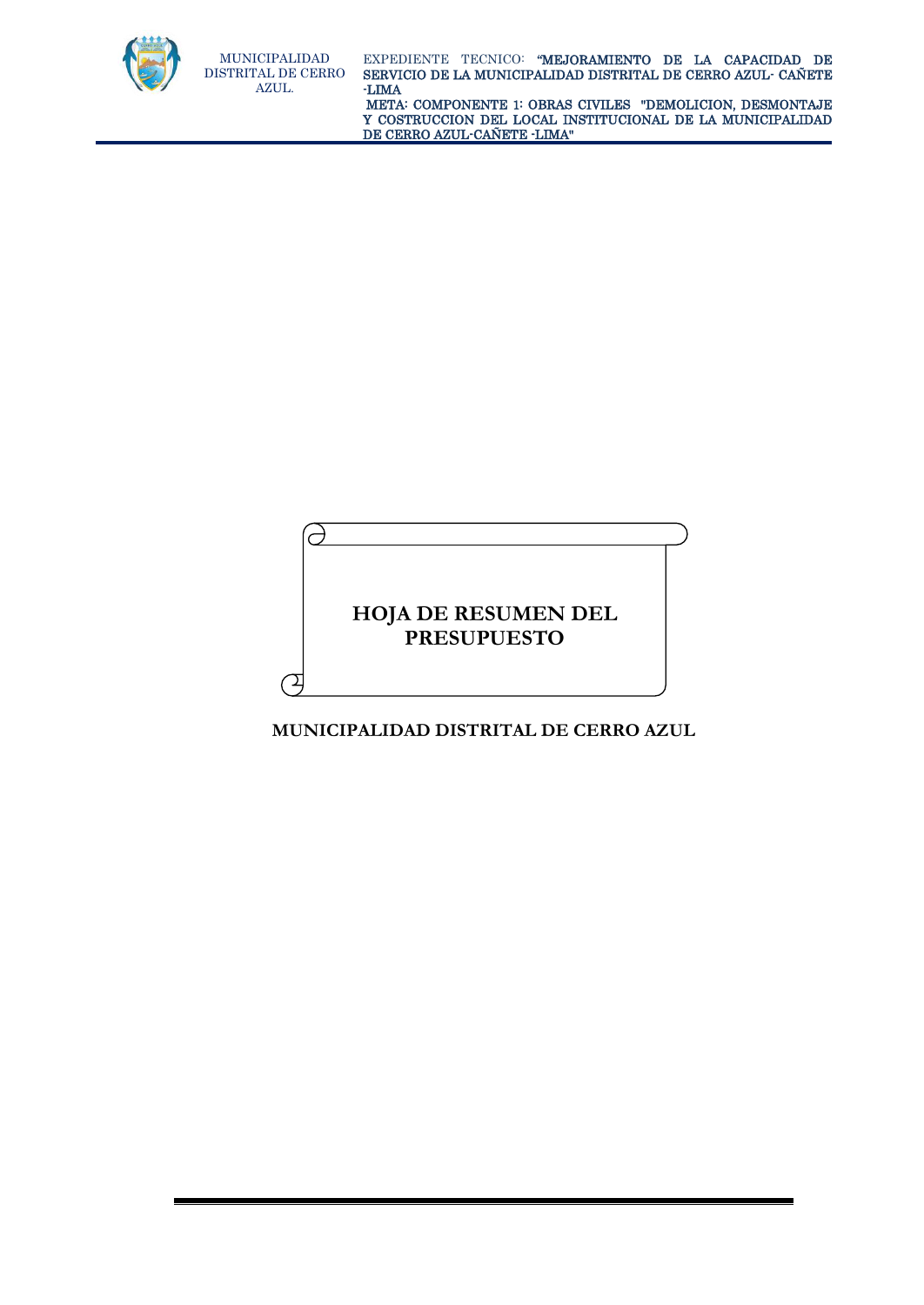

 META: COMPONENTE 1: OBRAS CIVILES "DEMOLICION, DESMONTAJE Y COSTRUCCION DEL LOCAL INSTITUCIONAL DE LA MUNICIPALIDAD DE CERRO AZUL-CAÑETE -LIMA"

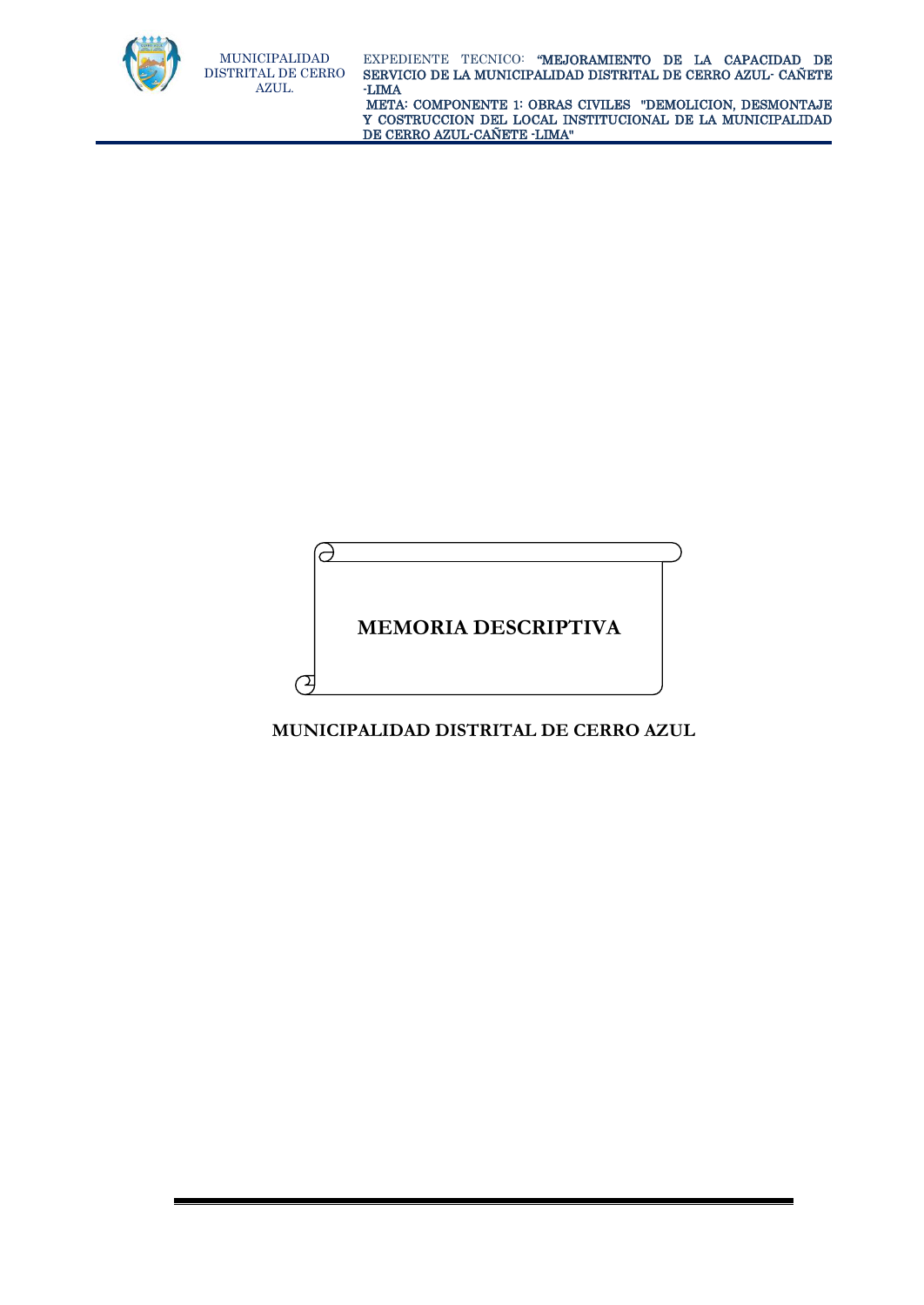

 META: COMPONENTE 1: OBRAS CIVILES "DEMOLICION, DESMONTAJE Y COSTRUCCION DEL LOCAL INSTITUCIONAL DE LA MUNICIPALIDAD DE CERRO AZUL-CAÑETE -LIMA"

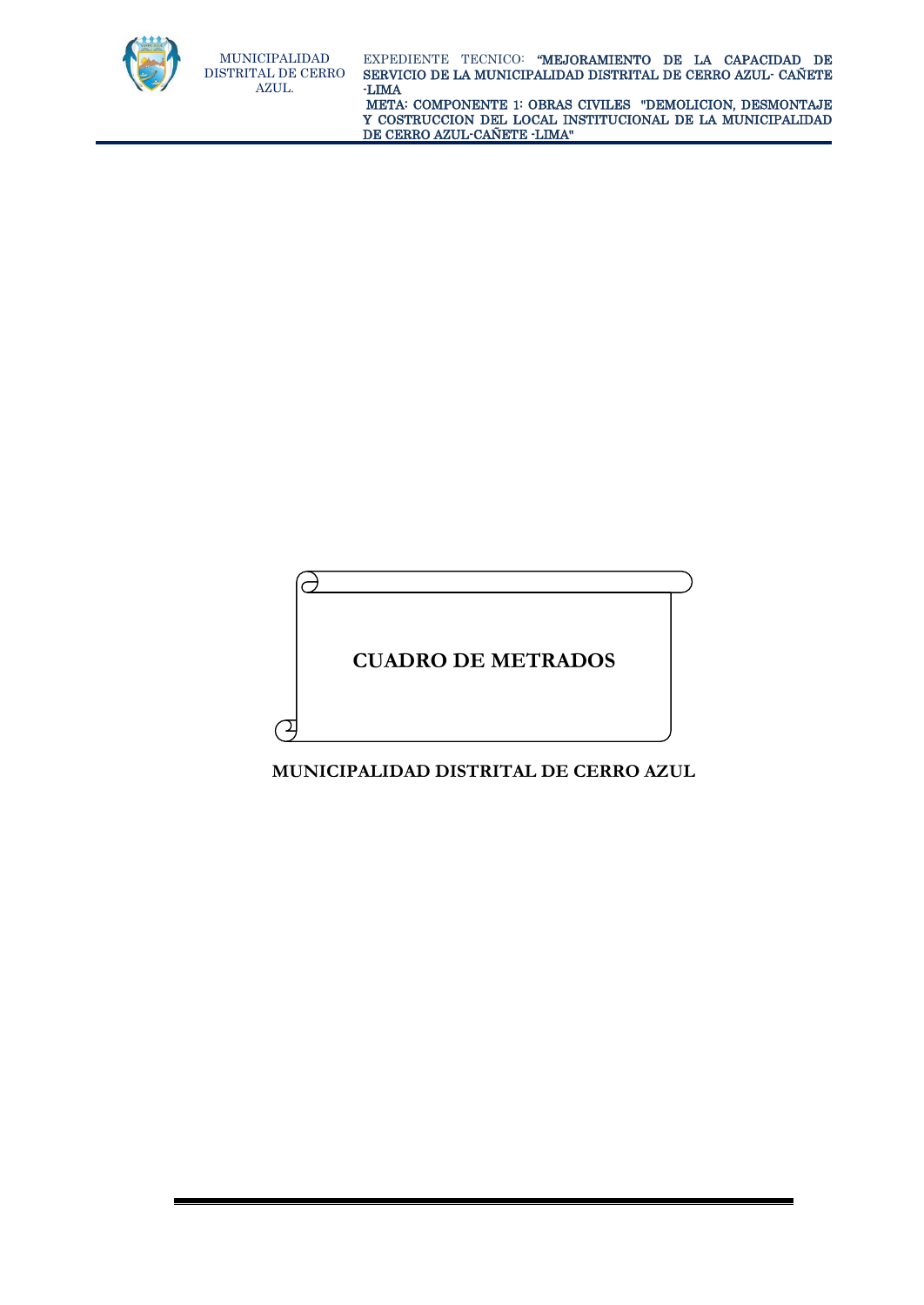

 META: COMPONENTE 1: OBRAS CIVILES "DEMOLICION, DESMONTAJE Y COSTRUCCION DEL LOCAL INSTITUCIONAL DE LA MUNICIPALIDAD DE CERRO AZUL-CAÑETE -LIMA"

**METRADO**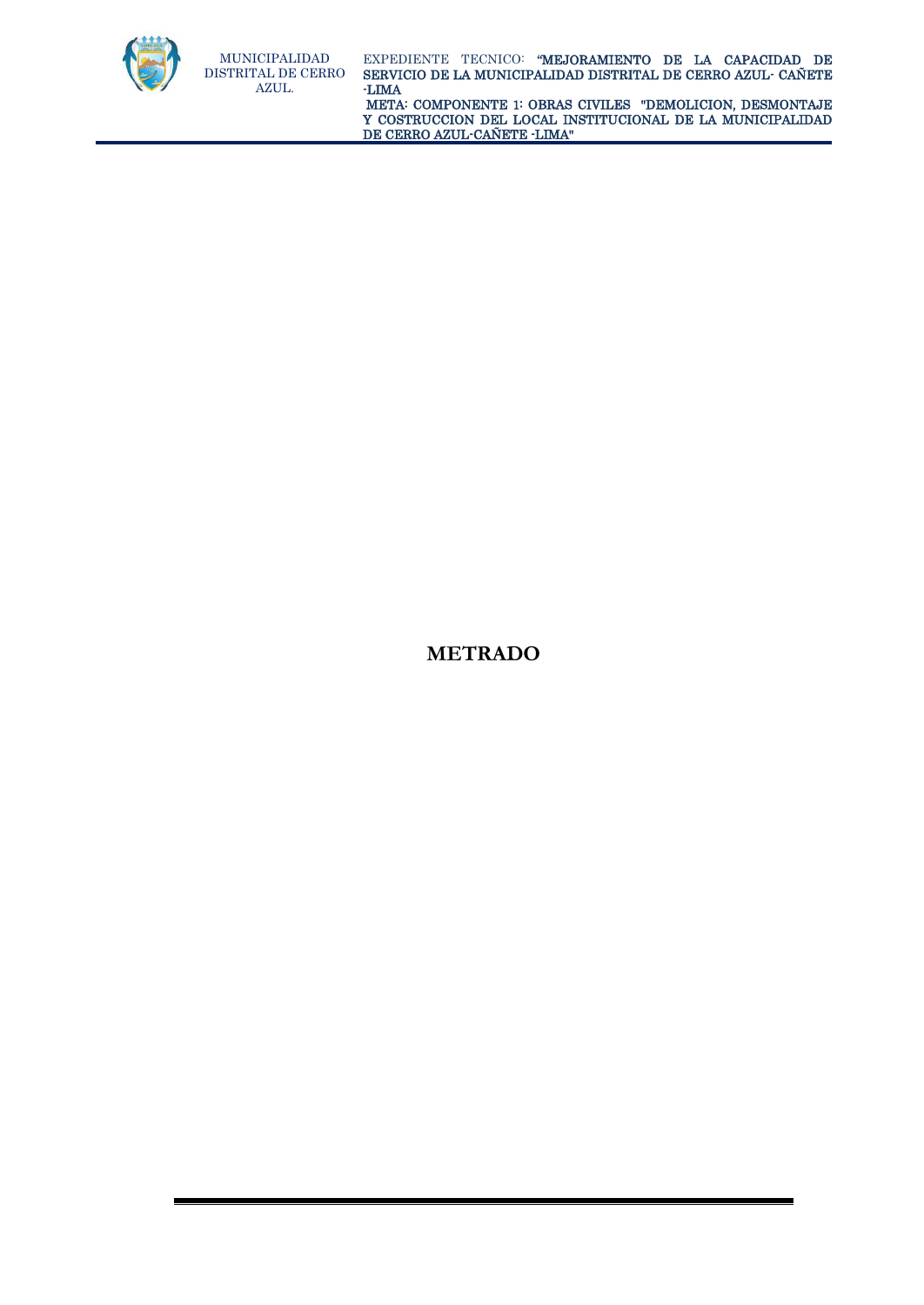

 META: COMPONENTE 1: OBRAS CIVILES "DEMOLICION, DESMONTAJE Y COSTRUCCION DEL LOCAL INSTITUCIONAL DE LA MUNICIPALIDAD DE CERRO AZUL-CAÑETE -LIMA"

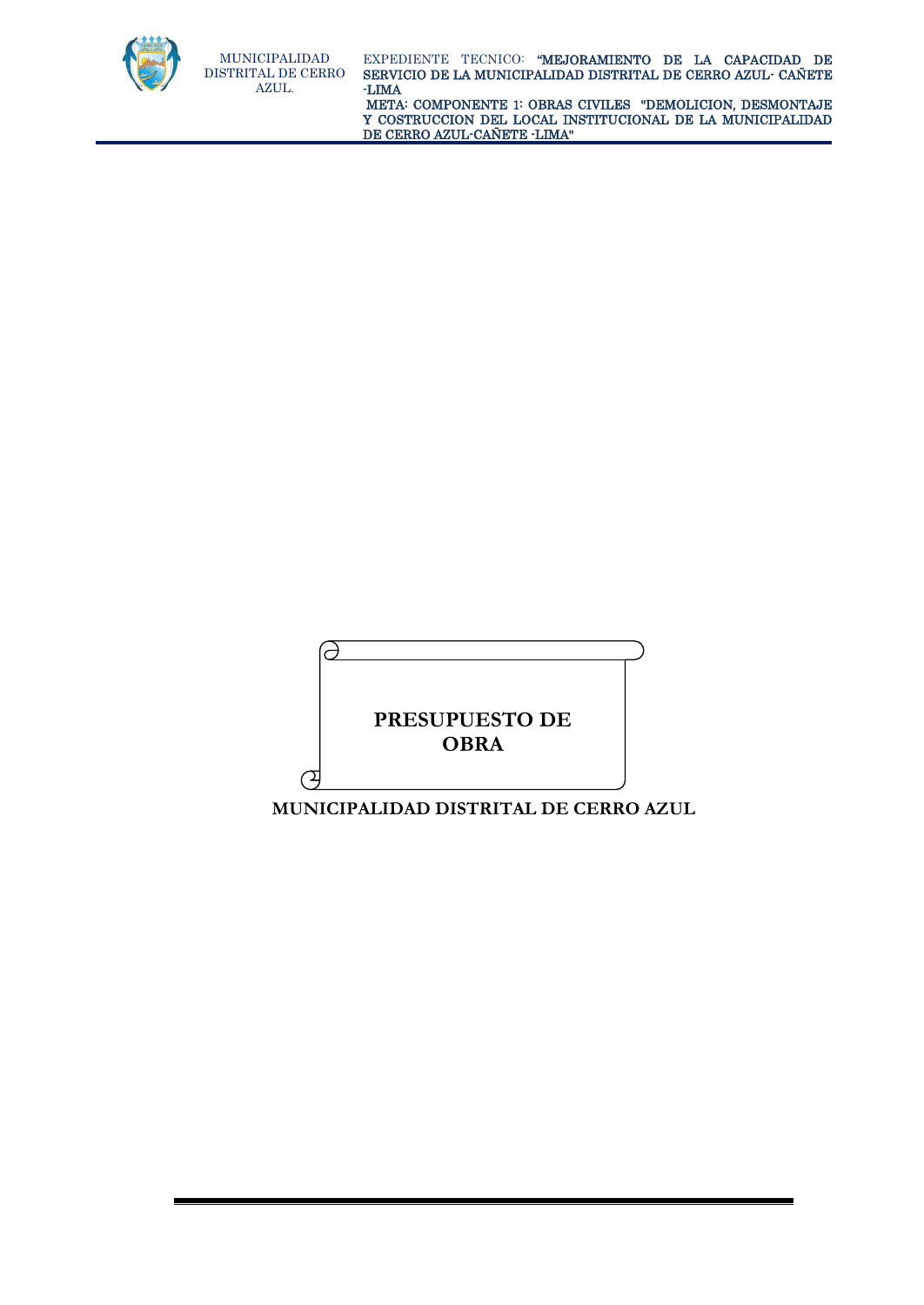

 META: COMPONENTE 1: OBRAS CIVILES "DEMOLICION, DESMONTAJE Y COSTRUCCION DEL LOCAL INSTITUCIONAL DE LA MUNICIPALIDAD DE CERRO AZUL-CAÑETE -LIMA"

## **PRESUPUESTO**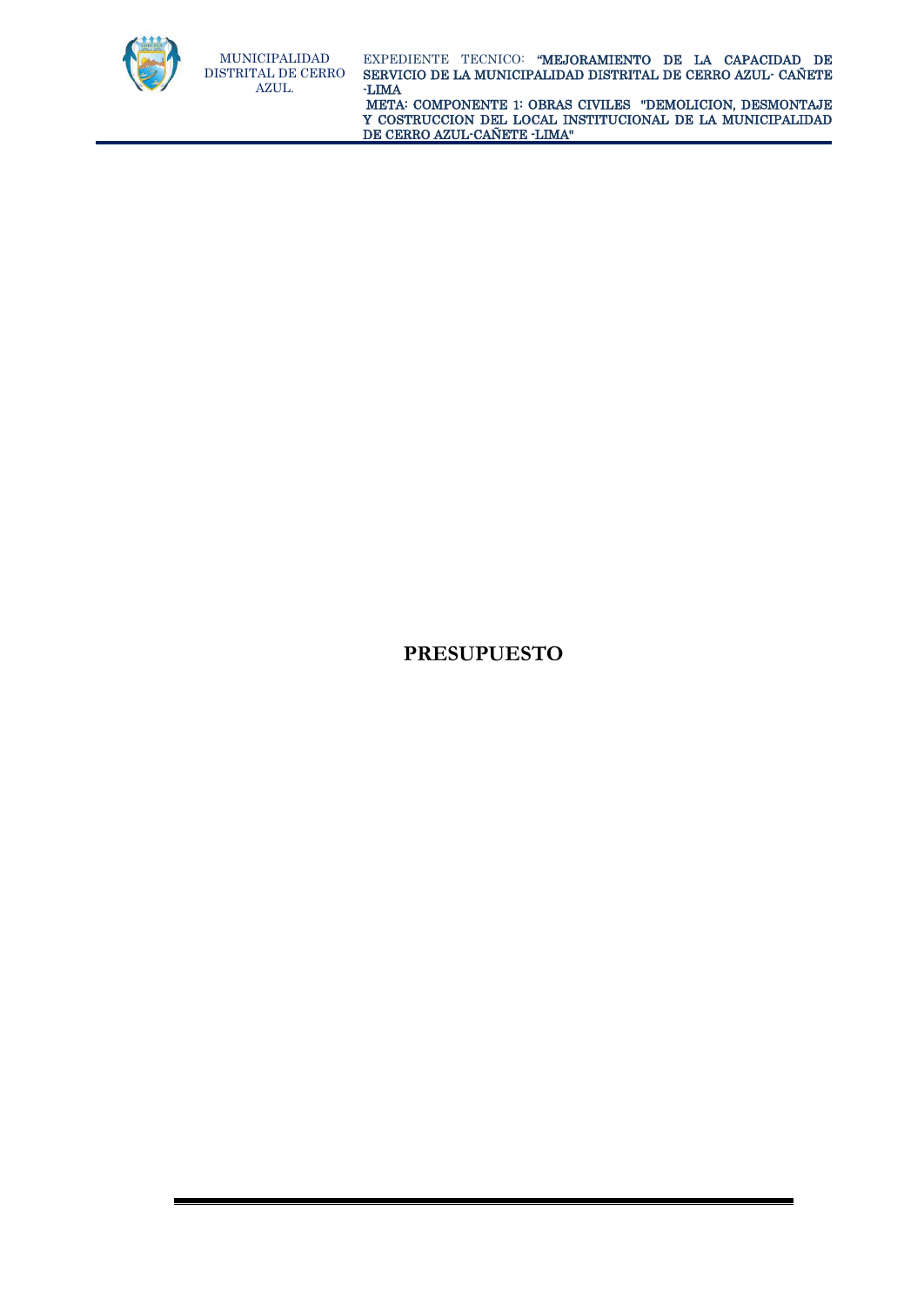

 META: COMPONENTE 1: OBRAS CIVILES "DEMOLICION, DESMONTAJE Y COSTRUCCION DEL LOCAL INSTITUCIONAL DE LA MUNICIPALIDAD DE CERRO AZUL-CAÑETE -LIMA"

## **DESAGREGADOS DE GASTOS GENERALES**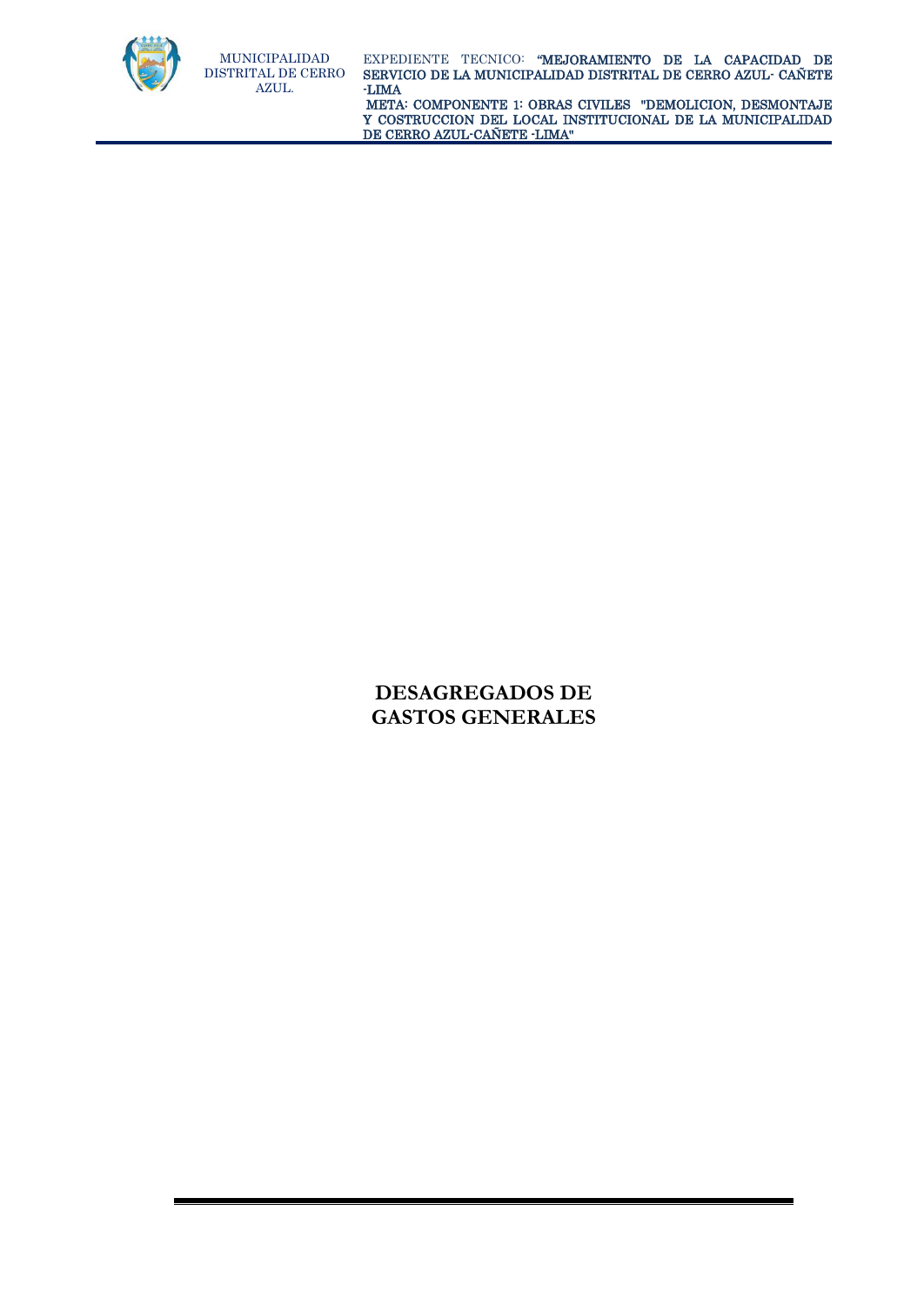

 META: COMPONENTE 1: OBRAS CIVILES "DEMOLICION, DESMONTAJE Y COSTRUCCION DEL LOCAL INSTITUCIONAL DE LA MUNICIPALIDAD DE CERRO AZUL-CAÑETE -LIMA"

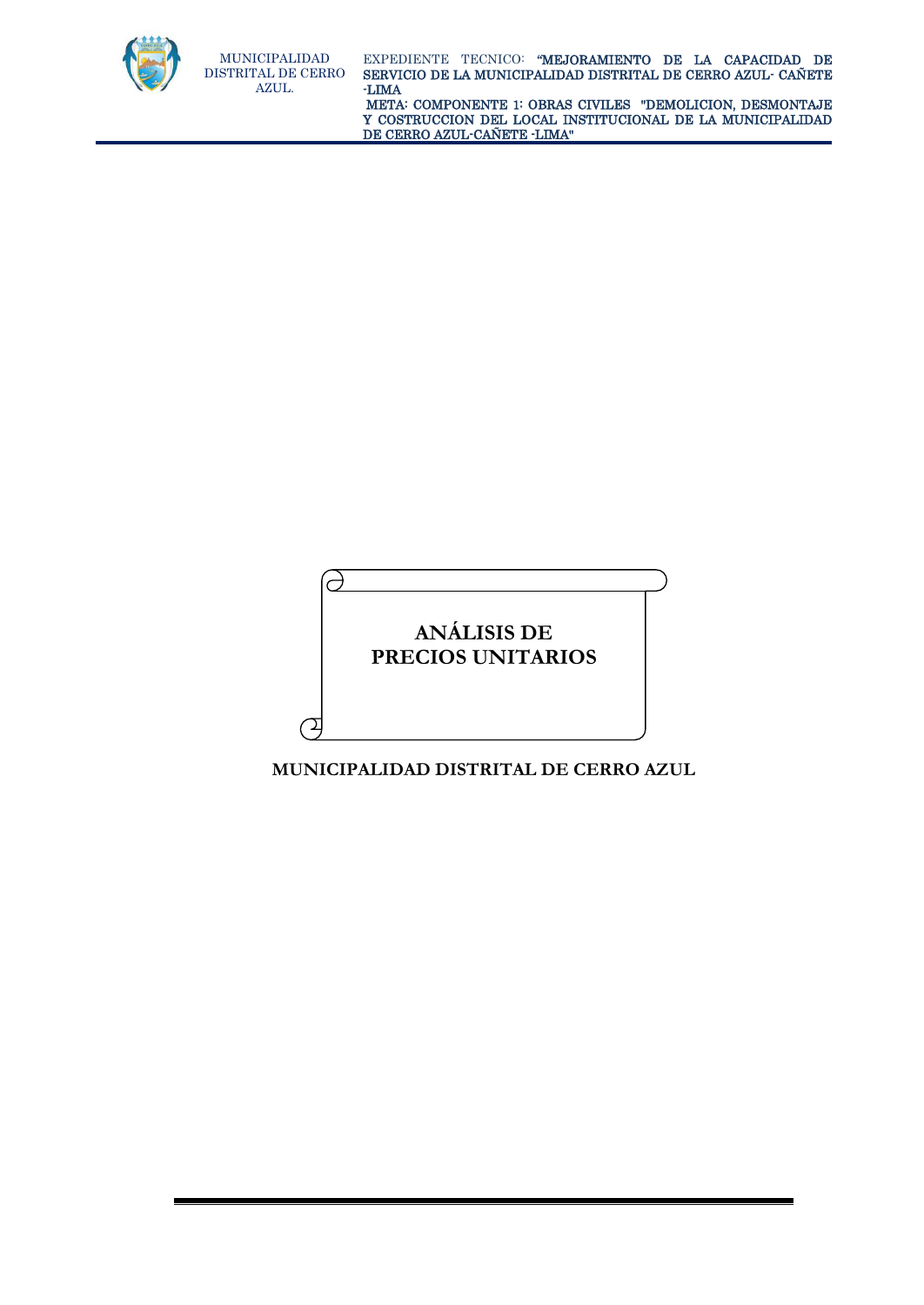

 META: COMPONENTE 1: OBRAS CIVILES "DEMOLICION, DESMONTAJE Y COSTRUCCION DEL LOCAL INSTITUCIONAL DE LA MUNICIPALIDAD DE CERRO AZUL-CAÑETE -LIMA"

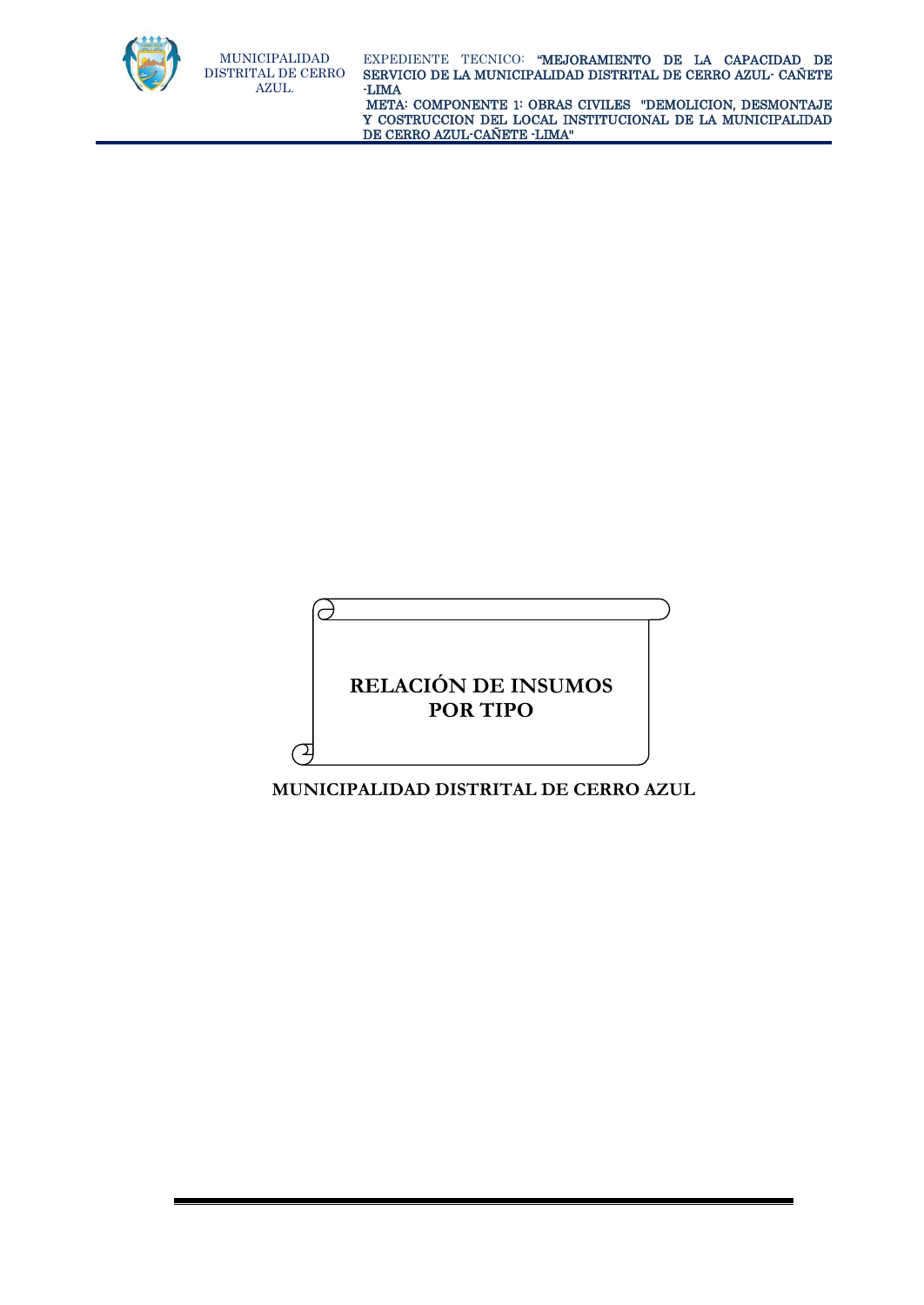

 META: COMPONENTE 1: OBRAS CIVILES "DEMOLICION, DESMONTAJE Y COSTRUCCION DEL LOCAL INSTITUCIONAL DE LA MUNICIPALIDAD DE CERRO AZUL-CAÑETE -LIMA"

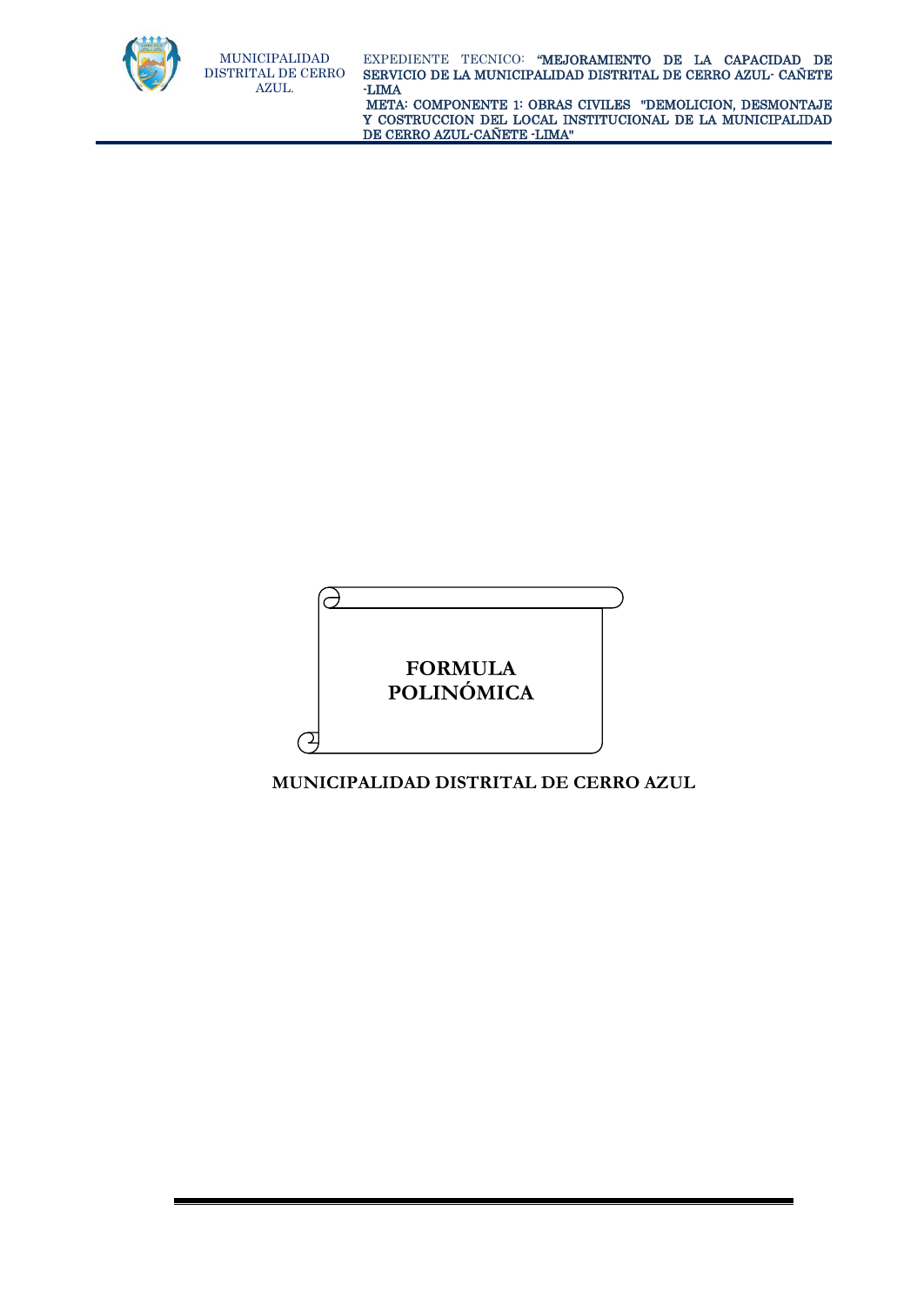

 META: COMPONENTE 1: OBRAS CIVILES "DEMOLICION, DESMONTAJE Y COSTRUCCION DEL LOCAL INSTITUCIONAL DE LA MUNICIPALIDAD DE CERRO AZUL-CAÑETE -LIMA"

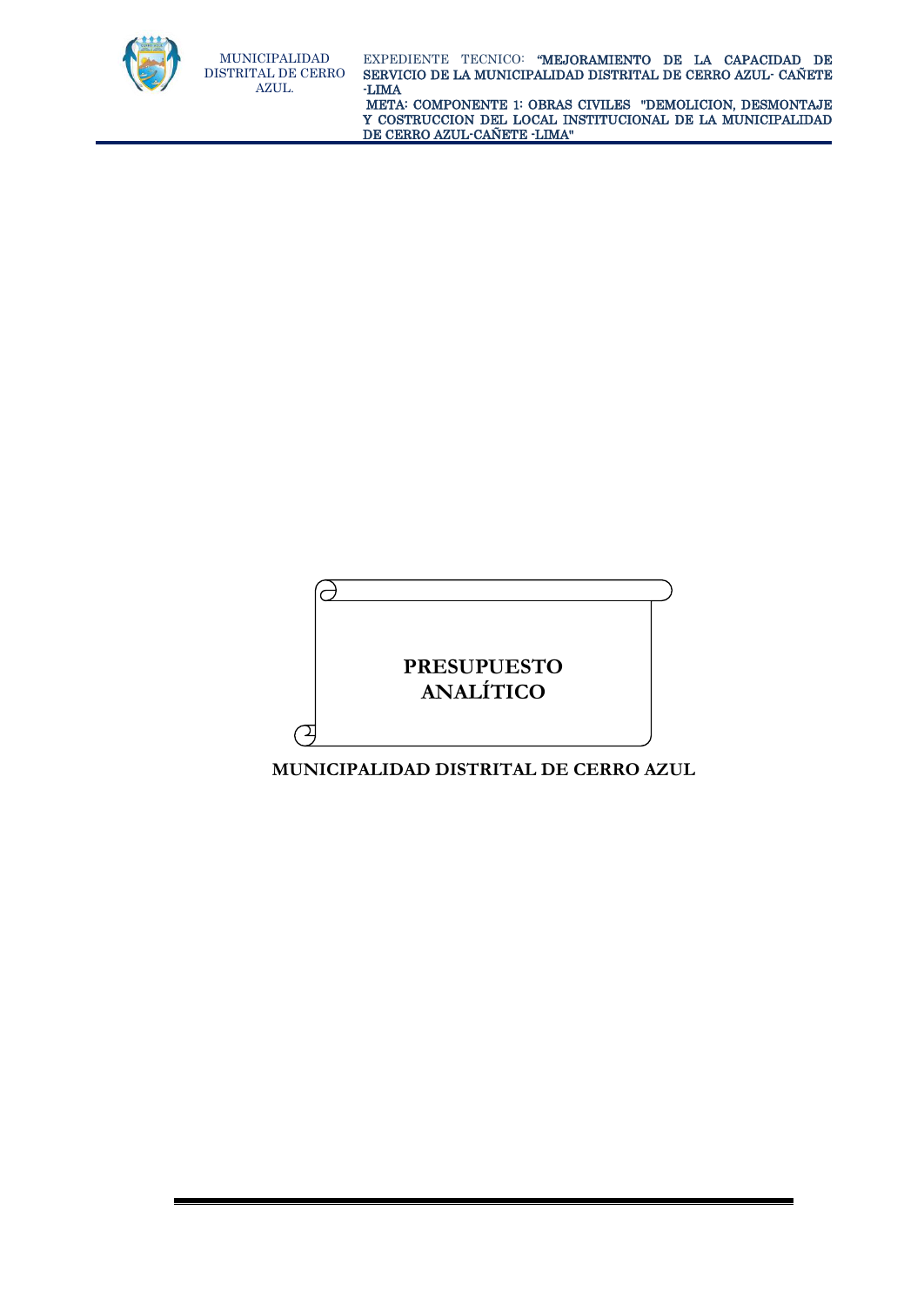

Э

⊇

DISTRITAL DE CERRO SERVICIO DE LA MUNICIPALIDAD DISTRITAL DE CERRO AZUL- CAÑETE EXPEDIENTE TECNICO: "MEJORAMIENTO DE LA CAPACIDAD DE -LIMA

 META: COMPONENTE 1: OBRAS CIVILES "DEMOLICION, DESMONTAJE Y COSTRUCCION DEL LOCAL INSTITUCIONAL DE LA MUNICIPALIDAD DE CERRO AZUL-CAÑETE -LIMA"

# **CRONOGRAMA DE AVANCE FISICO**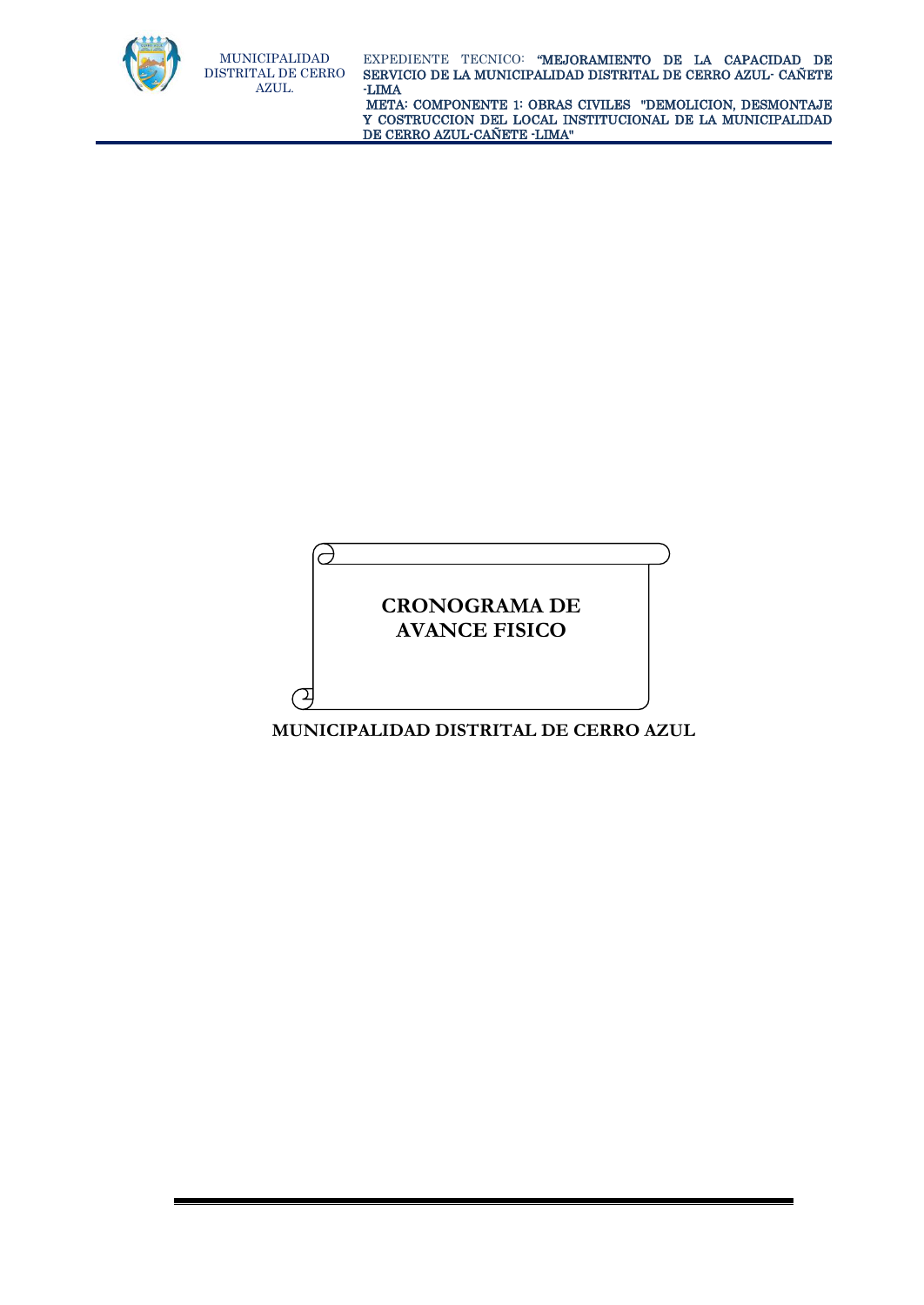

 META: COMPONENTE 1: OBRAS CIVILES "DEMOLICION, DESMONTAJE Y COSTRUCCION DEL LOCAL INSTITUCIONAL DE LA MUNICIPALIDAD DE CERRO AZUL-CAÑETE -LIMA"

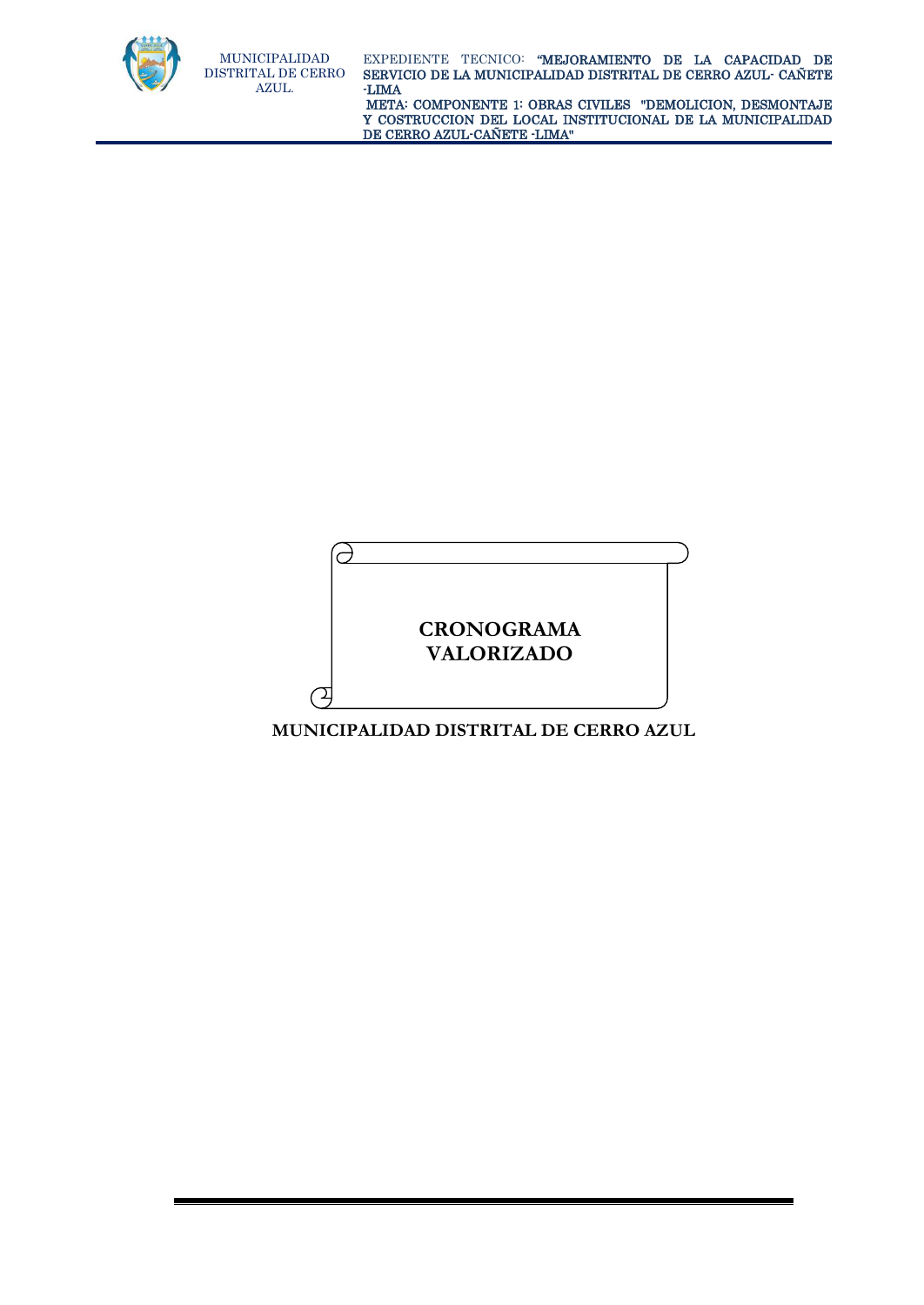

 META: COMPONENTE 1: OBRAS CIVILES "DEMOLICION, DESMONTAJE Y COSTRUCCION DEL LOCAL INSTITUCIONAL DE LA MUNICIPALIDAD DE CERRO AZUL-CAÑETE -LIMA"

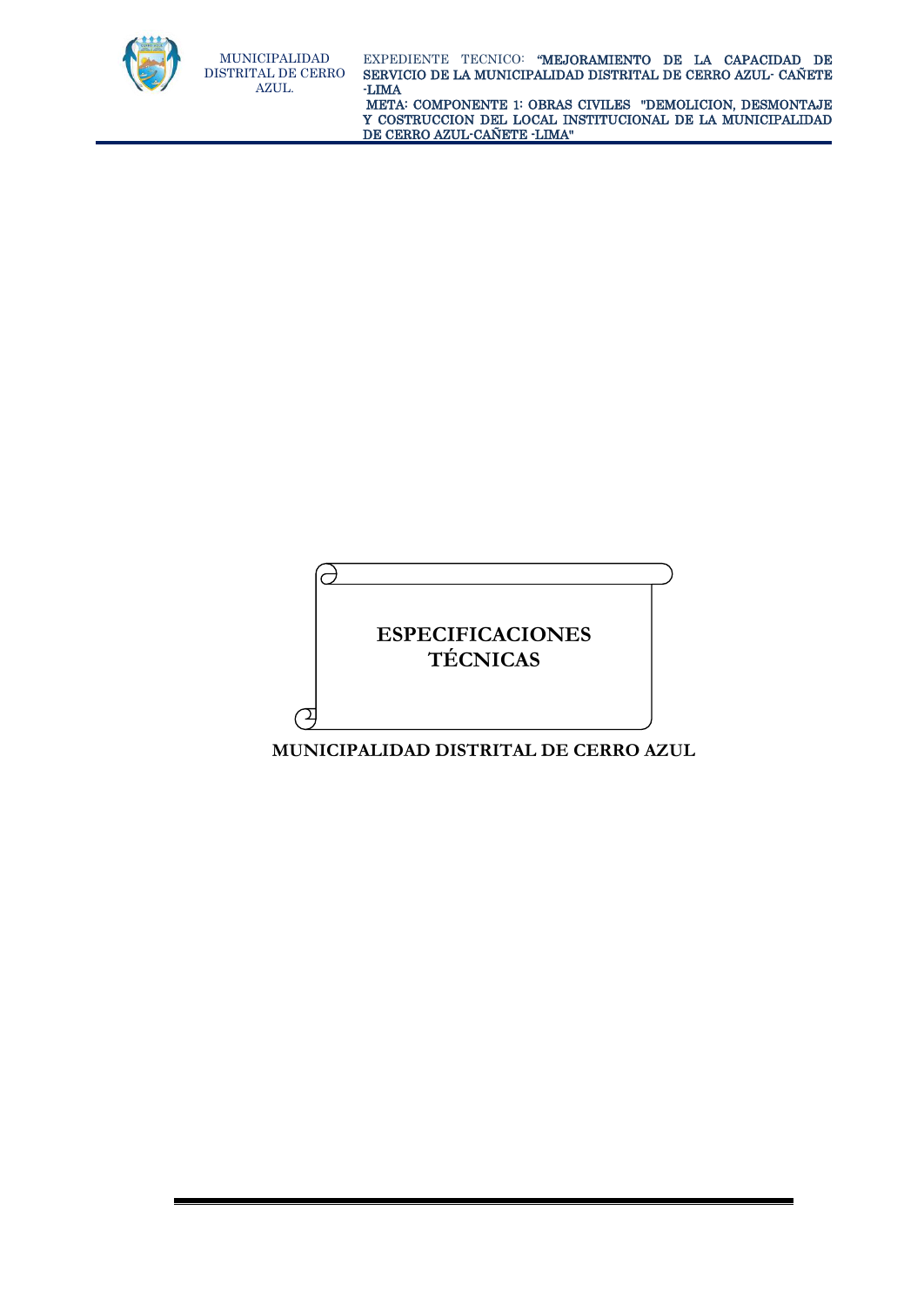

 META: COMPONENTE 1: OBRAS CIVILES "DEMOLICION, DESMONTAJE Y COSTRUCCION DEL LOCAL INSTITUCIONAL DE LA MUNICIPALIDAD DE CERRO AZUL-CAÑETE -LIMA"

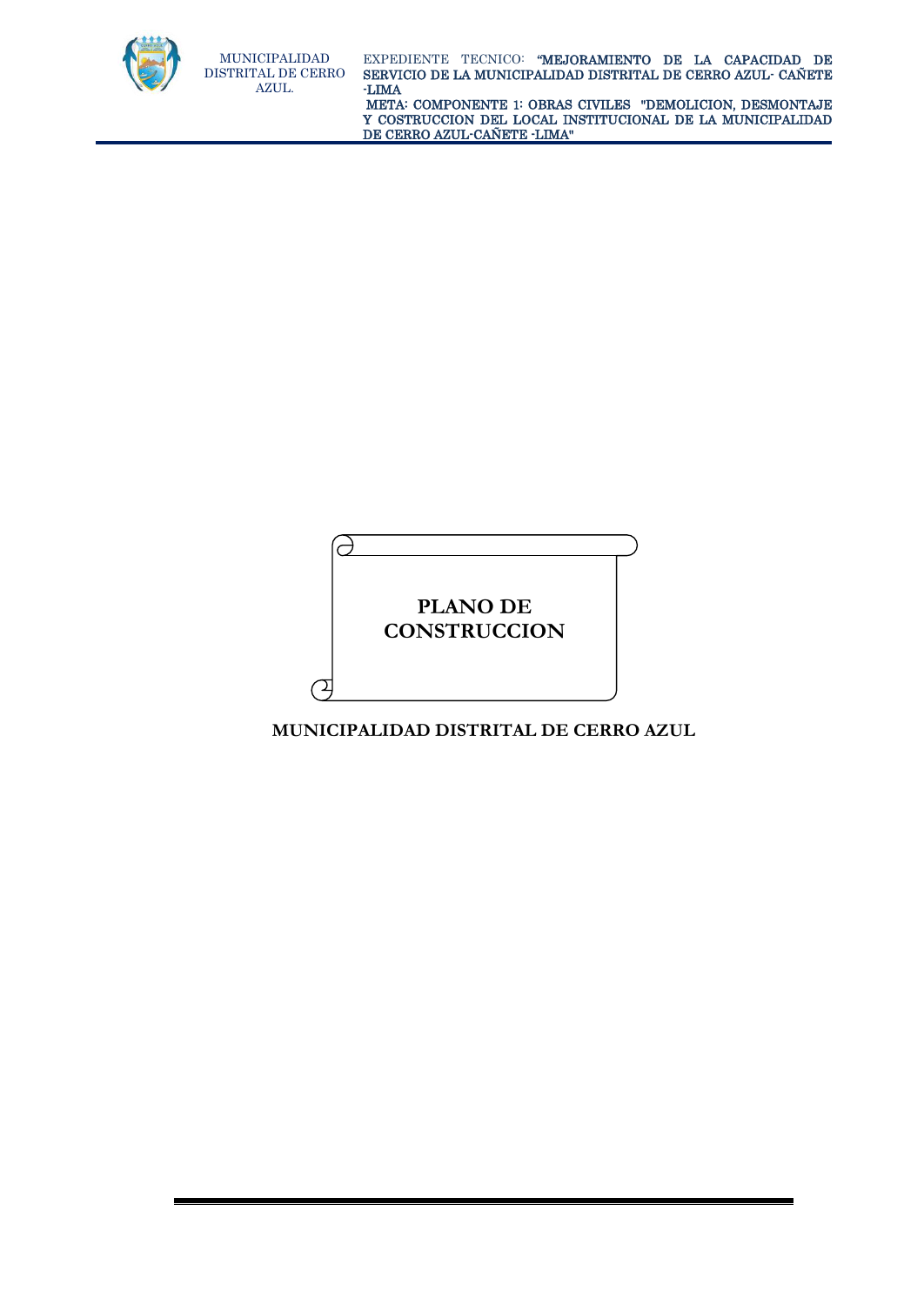

 META: COMPONENTE 1: OBRAS CIVILES "DEMOLICION, DESMONTAJE Y COSTRUCCION DEL LOCAL INSTITUCIONAL DE LA MUNICIPALIDAD DE CERRO AZUL-CAÑETE -LIMA"

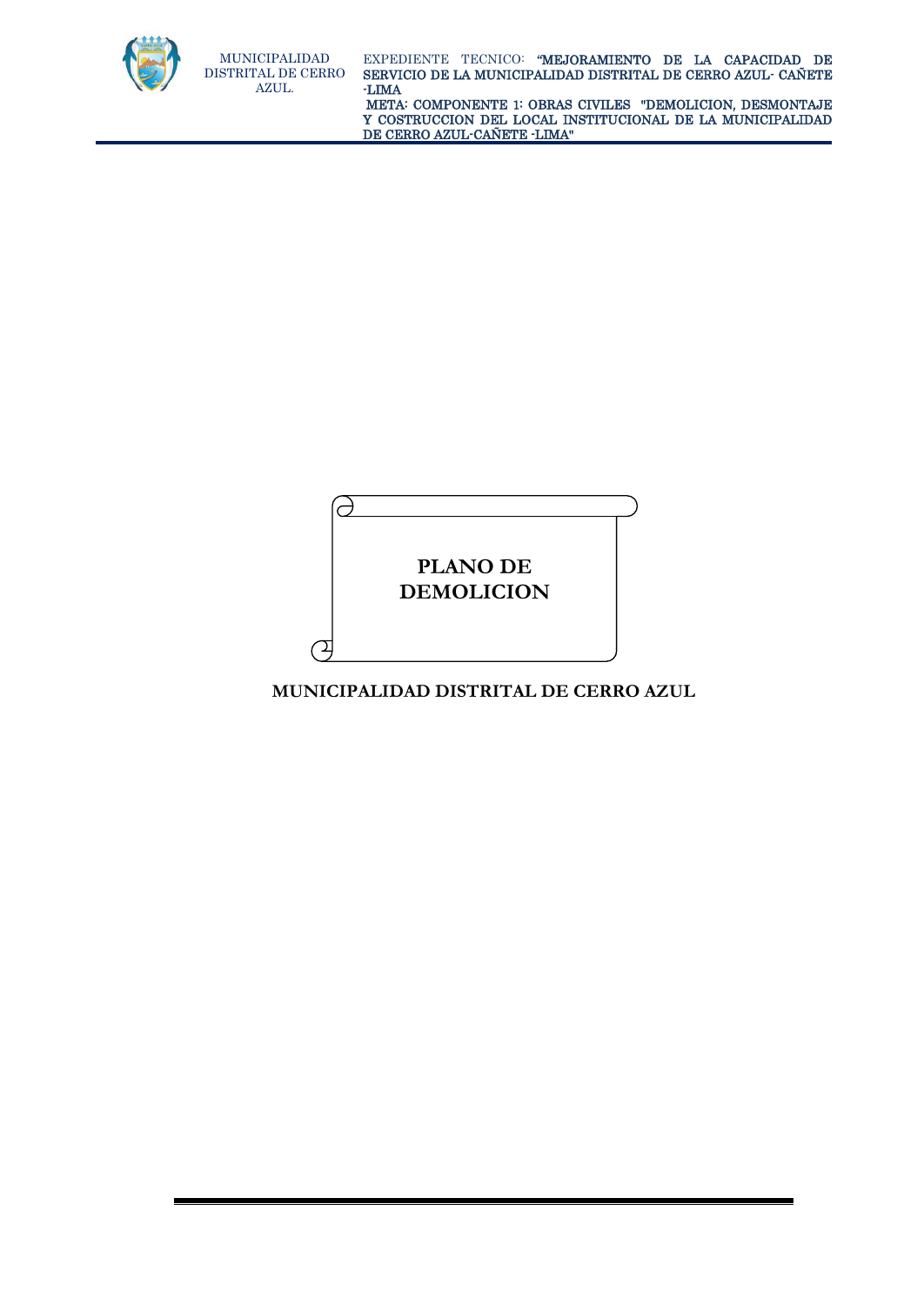

DE CERRO AZUL-CAÑETE -LIMA"

Q **ANEXOS**  $\sigma$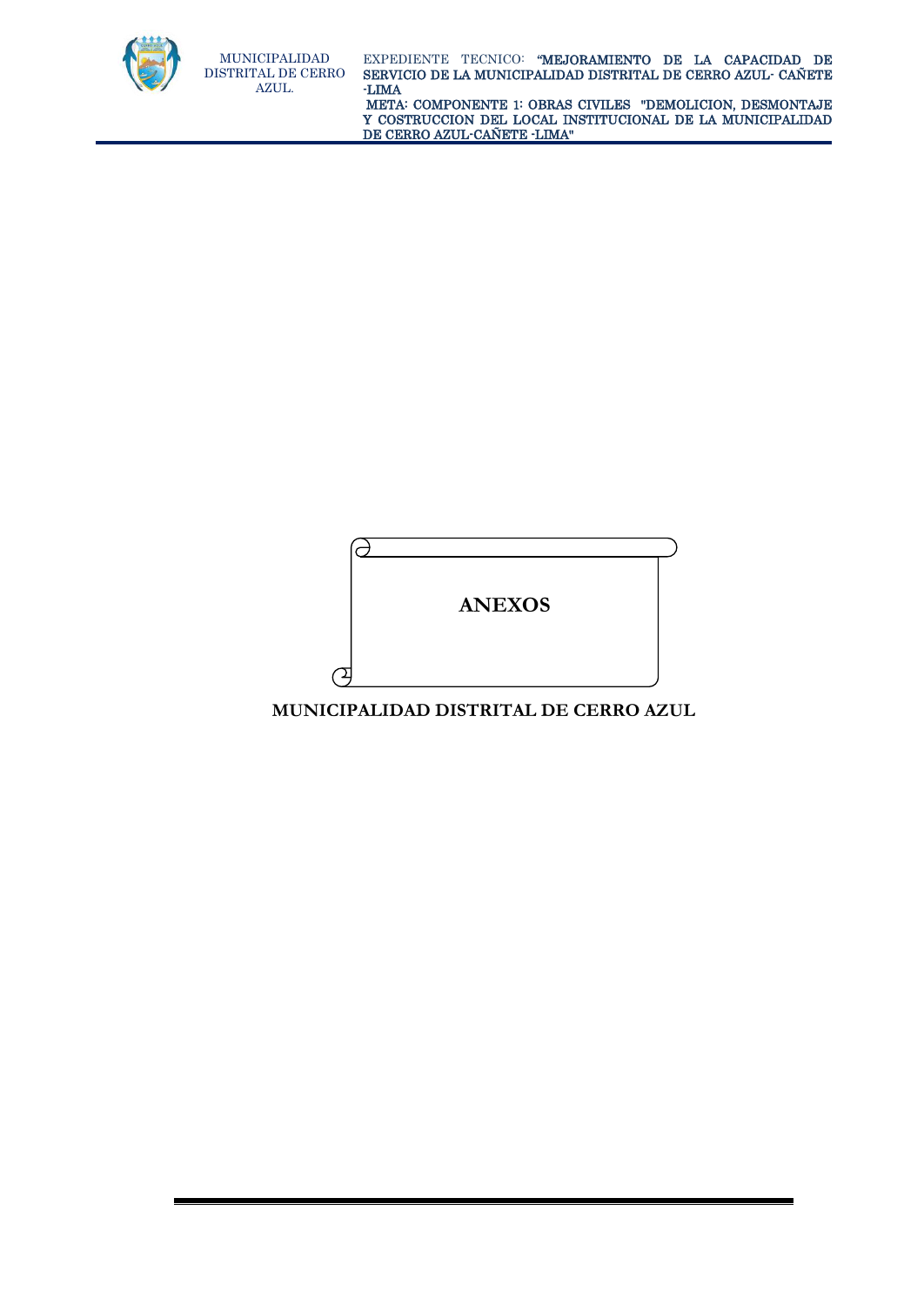

 META: COMPONENTE 1: OBRAS CIVILES "DEMOLICION, DESMONTAJE Y COSTRUCCION DEL LOCAL INSTITUCIONAL DE LA MUNICIPALIDAD DE CERRO AZUL-CAÑETE -LIMA"

# **PANEL FOTOGRAFICO**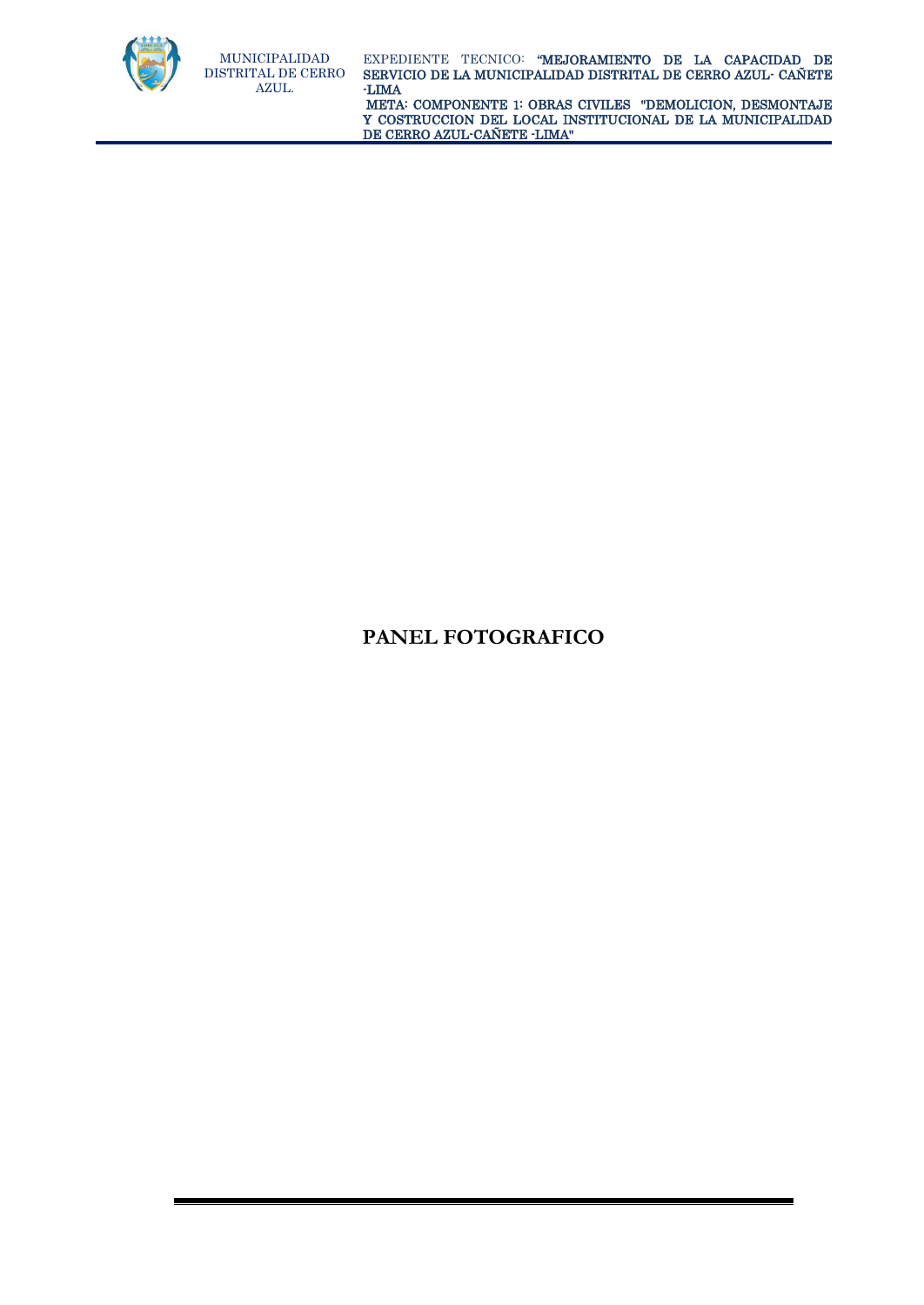

 META: COMPONENTE 1: OBRAS CIVILES "DEMOLICION, DESMONTAJE Y COSTRUCCION DEL LOCAL INSTITUCIONAL DE LA MUNICIPALIDAD DE CERRO AZUL-CAÑETE -LIMA"

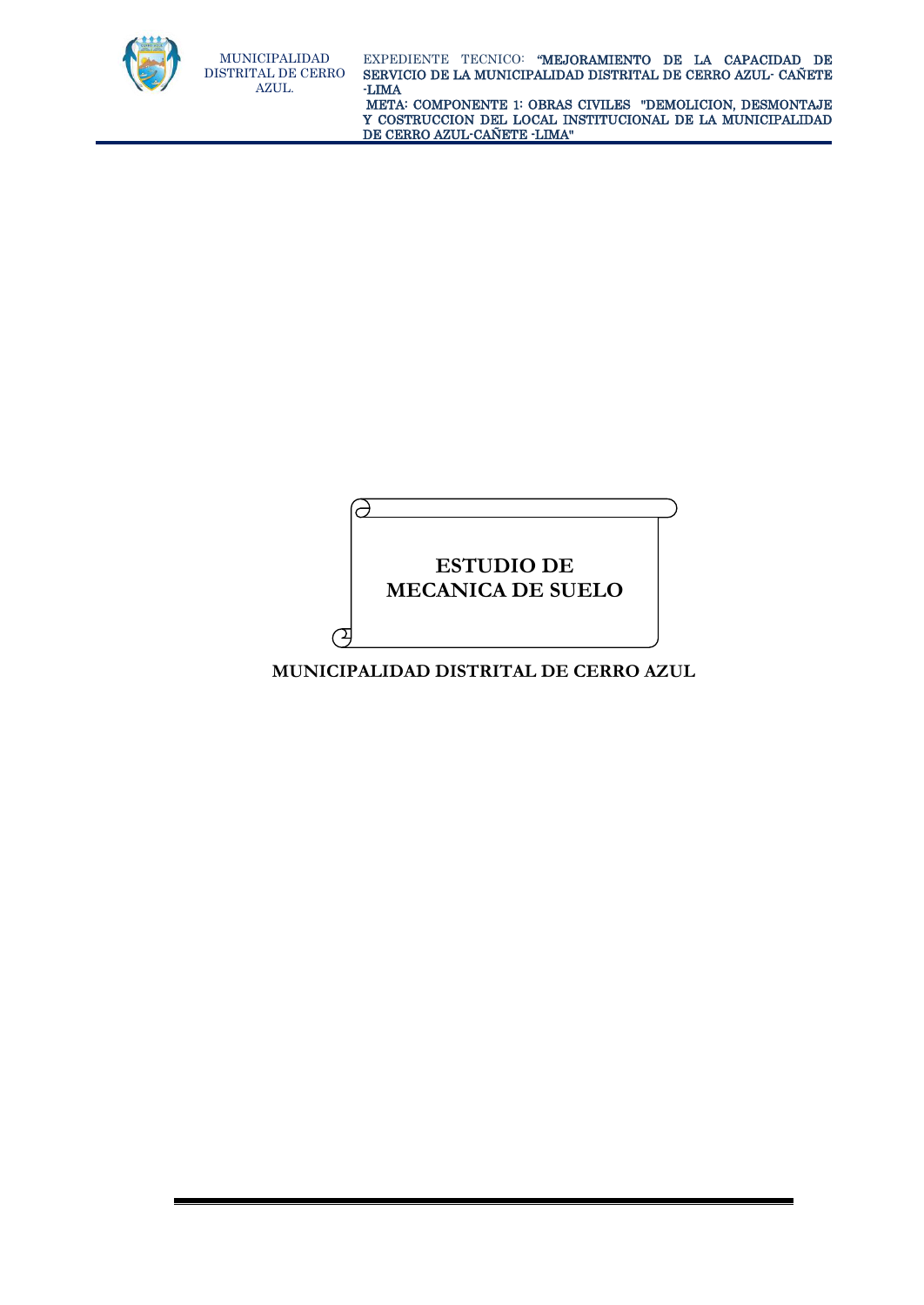

 META: COMPONENTE 1: OBRAS CIVILES "DEMOLICION, DESMONTAJE Y COSTRUCCION DEL LOCAL INSTITUCIONAL DE LA MUNICIPALIDAD DE CERRO AZUL-CAÑETE -LIMA"

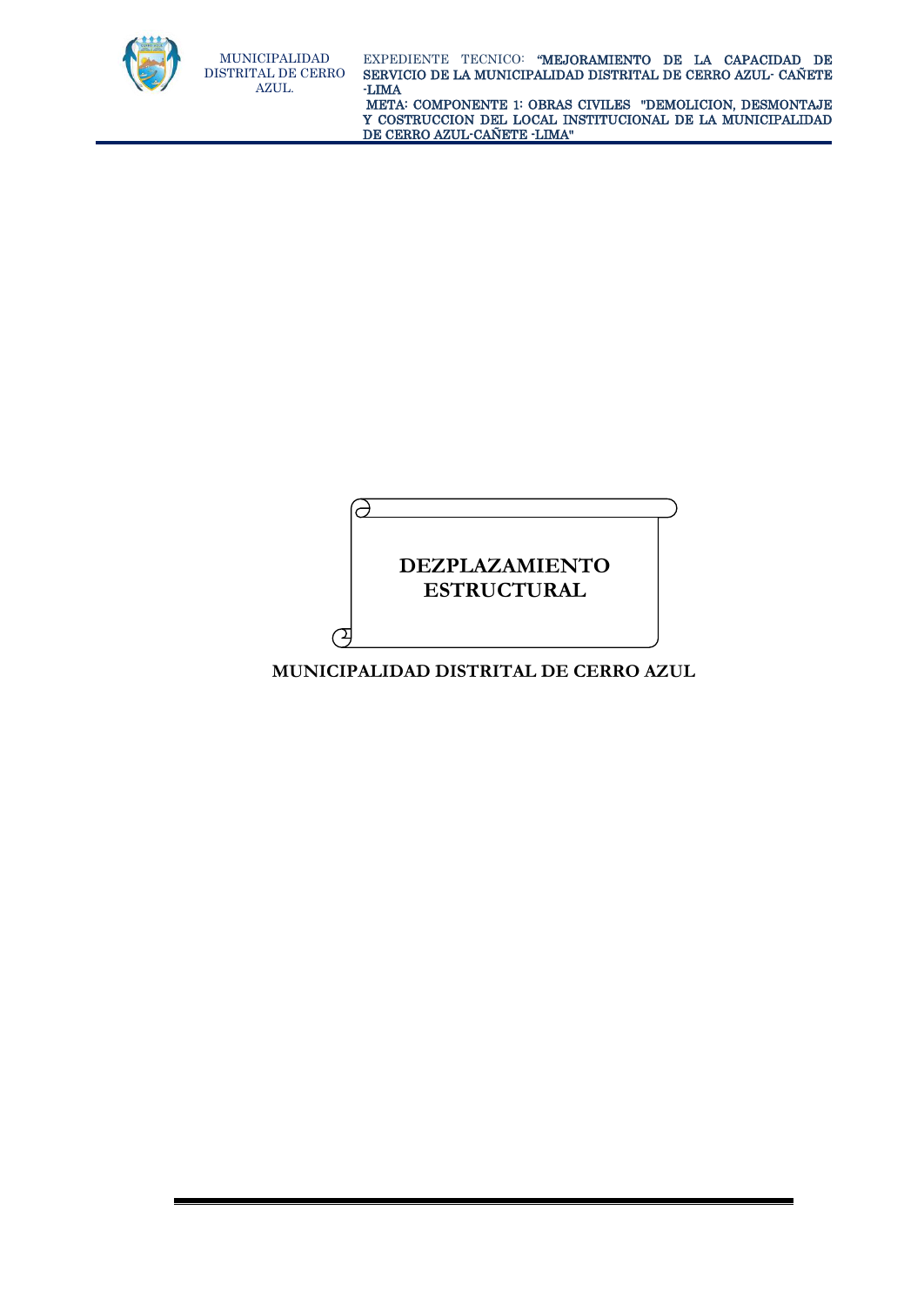

 META: COMPONENTE 1: OBRAS CIVILES "DEMOLICION, DESMONTAJE Y COSTRUCCION DEL LOCAL INSTITUCIONAL DE LA MUNICIPALIDAD DE CERRO AZUL-CAÑETE -LIMA"

**IMPACTO AMBIENTAL** 

**MUNICIPALIDAD DISTRITAL DE CERRO AZUL**

d

 $\sigma$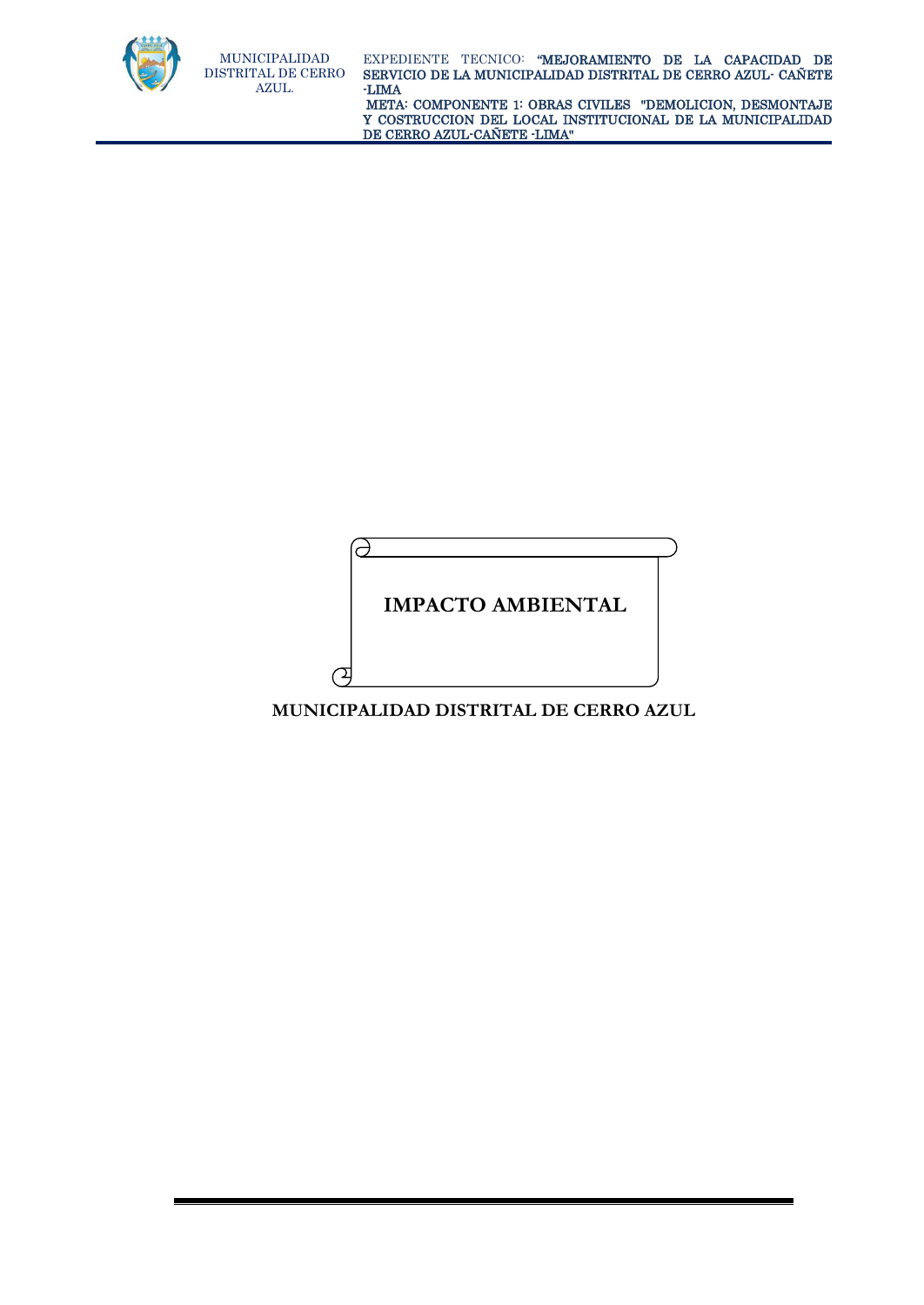

MUNICIPALIDAD

AZUL.

 META: COMPONENTE 1: OBRAS CIVILES "DEMOLICION, DESMONTAJE Y COSTRUCCION DEL LOCAL INSTITUCIONAL DE LA MUNICIPALIDAD DE CERRO AZUL-CAÑETE -LIMA"

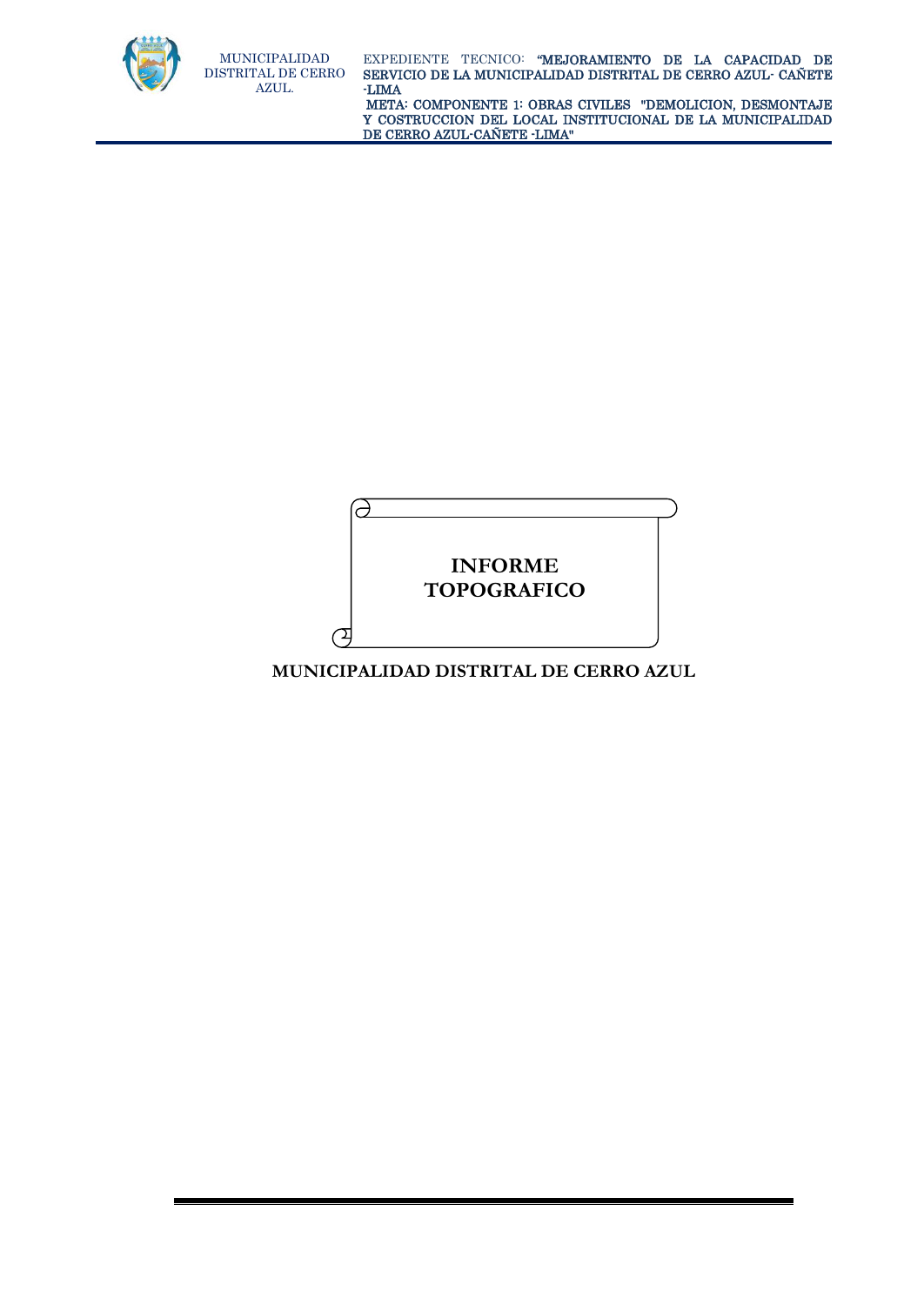

 META: COMPONENTE 1: OBRAS CIVILES "DEMOLICION, DESMONTAJE Y COSTRUCCION DEL LOCAL INSTITUCIONAL DE LA MUNICIPALIDAD DE CERRO AZUL-CAÑETE -LIMA"